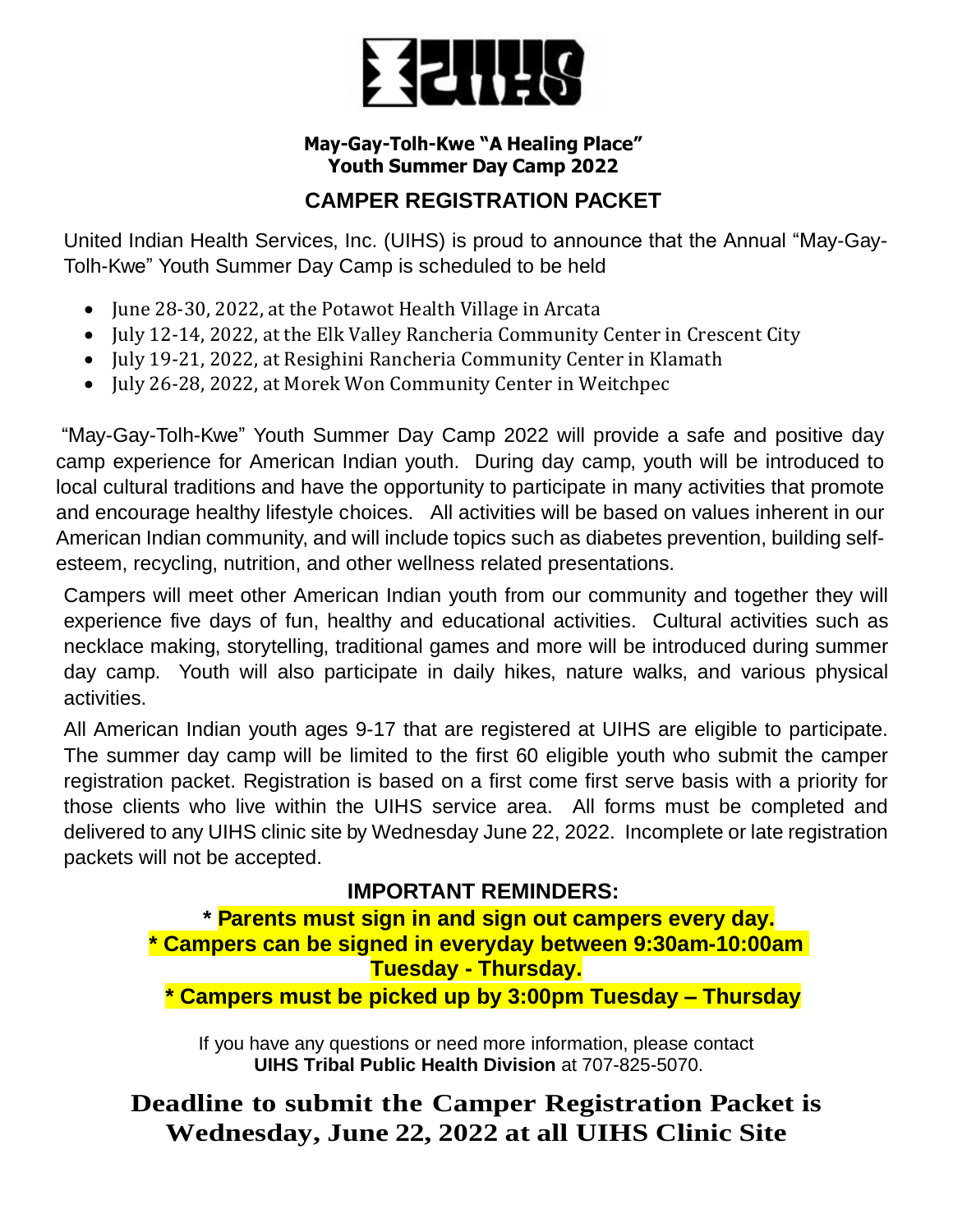# **IMPORTANT REMINDERS**



### **What to bring:**

We are hoping for sun, but please make sure your camper is prepared for cloudy/cold weather conditions. Clothes that can be layered are the best. Write your name on all clothing.

### **Please DO NOT Bring:**

IPODS, MP3 players, CD players, Gameboys, cell phones or any other electronics, money or candy. UIHS will not be responsible for any items that are lost, stolen, or damaged at summer day camp.

### **Registration Packet Checklist:**

- o Camper Information Form
- o Parent/Guardian Consent Form
- o Medical Authorization Form

### **Emergency Contact Information:**

United Indian Health Services 707-825-5070 Emergency Cell Phone 707-601-9066

**Deadline to submit Camper Registration Packet is Wednesday, June 22, 2022 at all UIHS Clinic Site**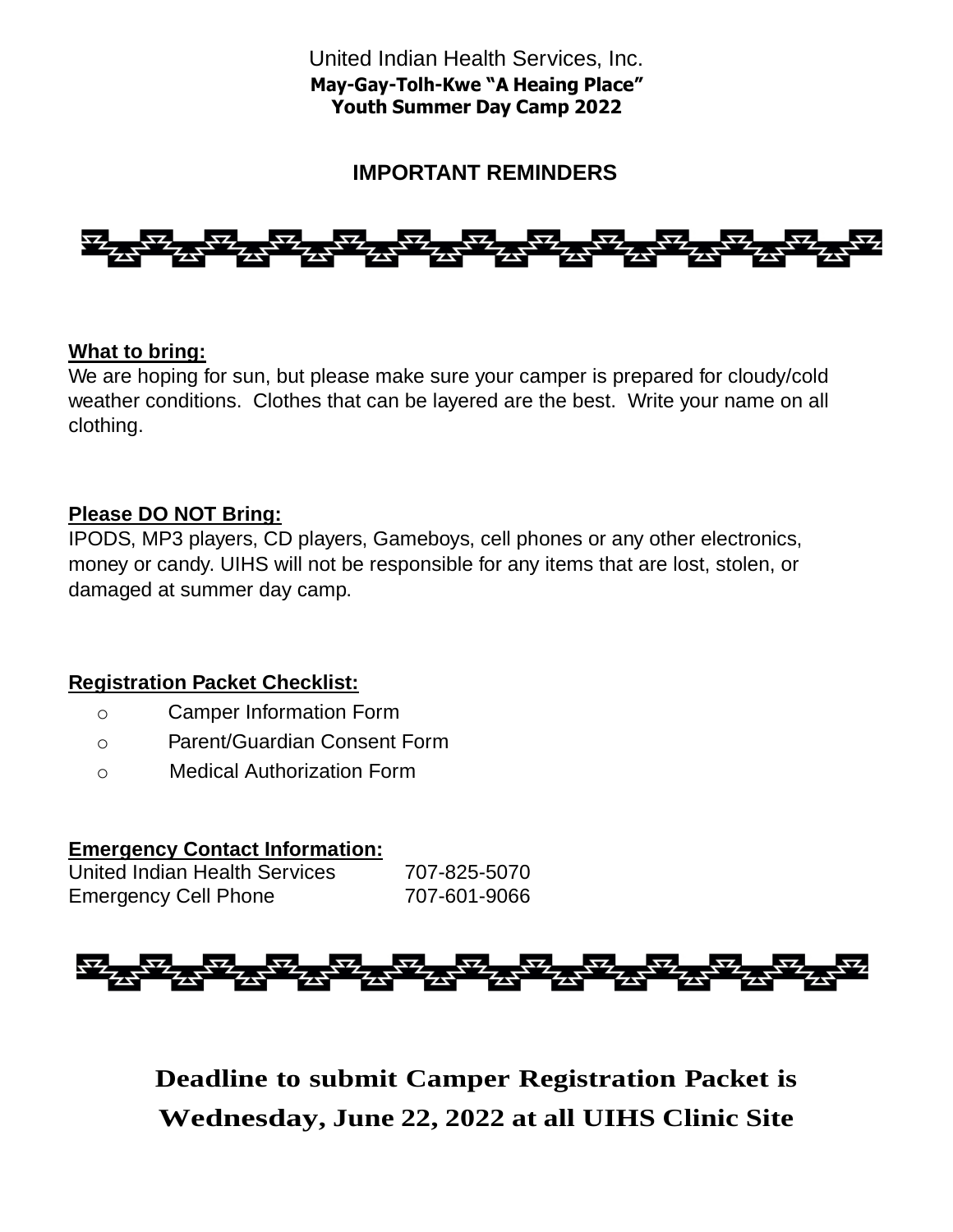### United Indian Health Services, Inc. **May-Gay-Tolh-Kwe "A Heaing Place" Youth Summer Day Camp 2022**

# **CAMPER INFORMATION**

|                                                                                                                                                                                                                                                                                                                                                                                                                                   |                                                                                                                  | Age: Gender: Male Female             |  |
|-----------------------------------------------------------------------------------------------------------------------------------------------------------------------------------------------------------------------------------------------------------------------------------------------------------------------------------------------------------------------------------------------------------------------------------|------------------------------------------------------------------------------------------------------------------|--------------------------------------|--|
|                                                                                                                                                                                                                                                                                                                                                                                                                                   |                                                                                                                  |                                      |  |
| Mailing Address: __________________________City: ___________________Zip Code: ________                                                                                                                                                                                                                                                                                                                                            |                                                                                                                  |                                      |  |
|                                                                                                                                                                                                                                                                                                                                                                                                                                   |                                                                                                                  | Phone: Cell: Cell: Message: Message: |  |
| Registered UIHS Client: Yes No Birth Date: ________________Sweatshirt Size: ____________                                                                                                                                                                                                                                                                                                                                          |                                                                                                                  |                                      |  |
| You are able to participate at one camp, please circle one of the following locations<br>where you will be able to attend day camp:                                                                                                                                                                                                                                                                                               |                                                                                                                  |                                      |  |
| June 28-June 30, 2022, at the Potawot Health Village in Arcata<br>July 12-14, 2022, at the Elk Valley Rancheria Community Center in Crescent City<br>$\bullet$<br>July 19-21, 2022, at Resighini Rancheria Community Center in Klamath<br>$\bullet$<br>July 24-28, 2022, at Morek Won Community Center in Weitchpec<br>$\bullet$<br><b>Camper:</b> Please tell us why you are interested in attending May-Gay-Tolh-Kwe Summer Day |                                                                                                                  |                                      |  |
| Camp:                                                                                                                                                                                                                                                                                                                                                                                                                             | and the control of the control of the control of the control of the control of the control of the control of the |                                      |  |
| Please list your experience with local American Indian culture and traditions:                                                                                                                                                                                                                                                                                                                                                    |                                                                                                                  |                                      |  |
| Please list any sports, hobbies and other activities that you are involved with:                                                                                                                                                                                                                                                                                                                                                  |                                                                                                                  |                                      |  |
| <b>Camper Agreement:</b><br>As a camper, I agree to: attend and be on time to all functions and activities;                                                                                                                                                                                                                                                                                                                       |                                                                                                                  |                                      |  |

*cooperate with all staff, counselors and guest presenters; stay away from drugs, alcohol and tobacco; behave in a manner that honors my ancestors and traditions as an American Indian person.*

**Camper's Signature:**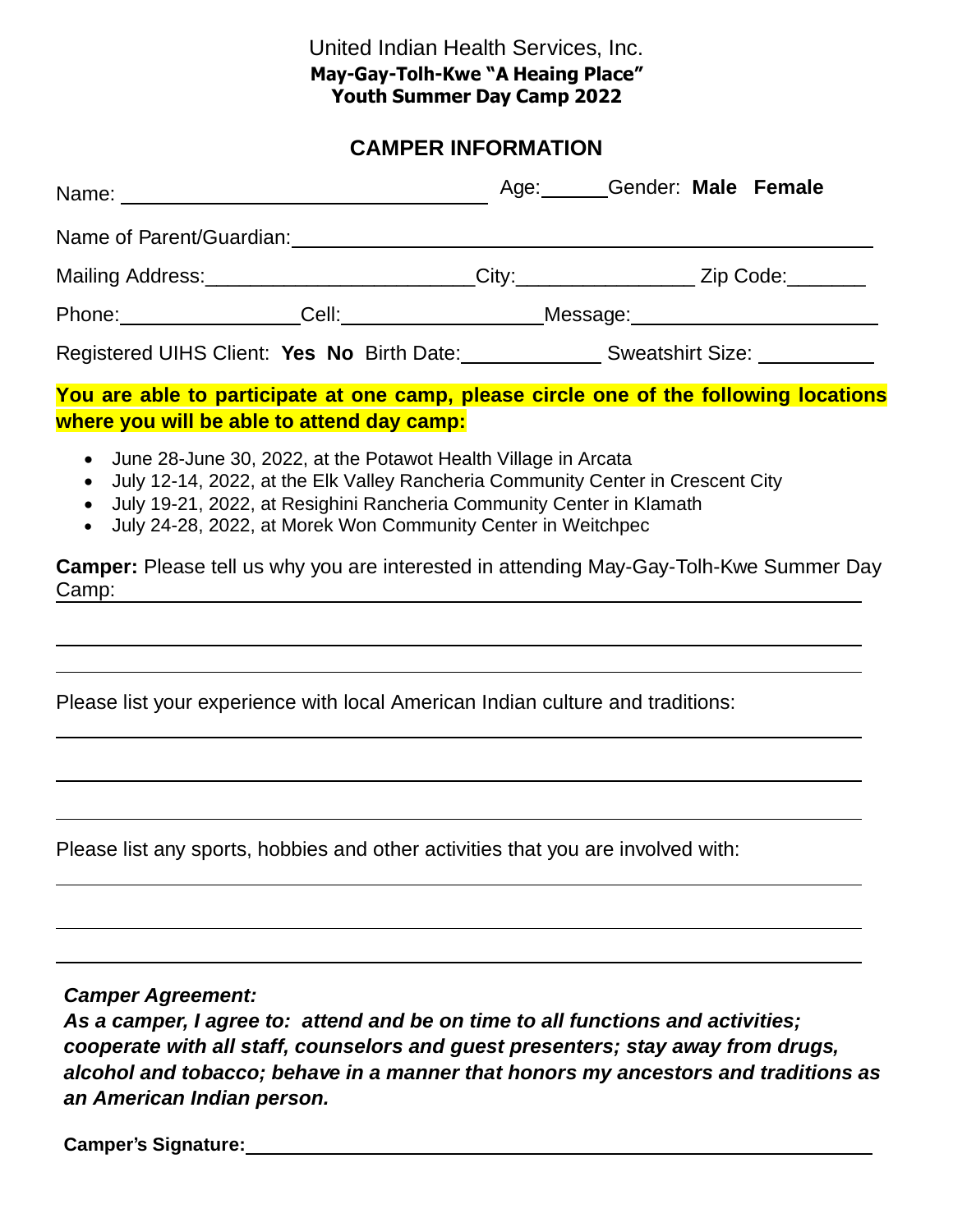United Indian Health Services, Inc.

### **May-Gay-Tolh-Kwe "A Healing Place" Youth Summer Day Camp 2022**

# **PARENT/GUARDIAN CONSENT FORM**

I hereby give my minor child **permission** to attend "May-Gay-Tolh-Kwe" Youth Summer Day Camp 2022.

*\*\*\* Note: Parent/Guardians are required to sign-in and sign-out their child each day. \*\*\* All items brought to camp may be subject to search.*

### **Head Lice:**

I understand that I must remain at camp with my child until he/she has been examined and cleared to be head lice/nit free. Children found to have head lice during sign-in will not be allowed to participate in camp this year. This is for the protection of all camp participants. \_\_\_\_\_\_\_(initial)

#### **Presentations:**

I understand that my child will participate in presentations that will include information about making healthy lifestyle choices, diabetes prevention, nutrition, drug, alcohol and tobacco prevention, environmental education and other health related issues.\_\_\_\_\_\_(initial)

#### **Photographs/Video:**

I understand that my child may be photographed or participate in video documentation during camp activities. Further, I understand that these photos and videos may be used in the development of health promotion related educational materials. \_\_\_\_(initial)

### **Early Dismissal:**

I understand that I will be contacted to pick up my child for any illness, behavior problems, fighting and abuse of any substance such as drugs, alcohol or tobacco. **UIHS** will **NOT** be able to provide transportation. (initial)

### **Medication:**

If you child will require medication during summer day camp, please provide the following information:

| <b>Type of Medication</b> | Dose Amount/Frequency | Special Instructions |
|---------------------------|-----------------------|----------------------|
|---------------------------|-----------------------|----------------------|

*\*\*\*NOTE: All medications must be provided to camp staff during the sign-in process. Medications will be safely and properly stored and will be dispensed by camp staff to the minor child as required.*

Parent/Guardian Signature: Date